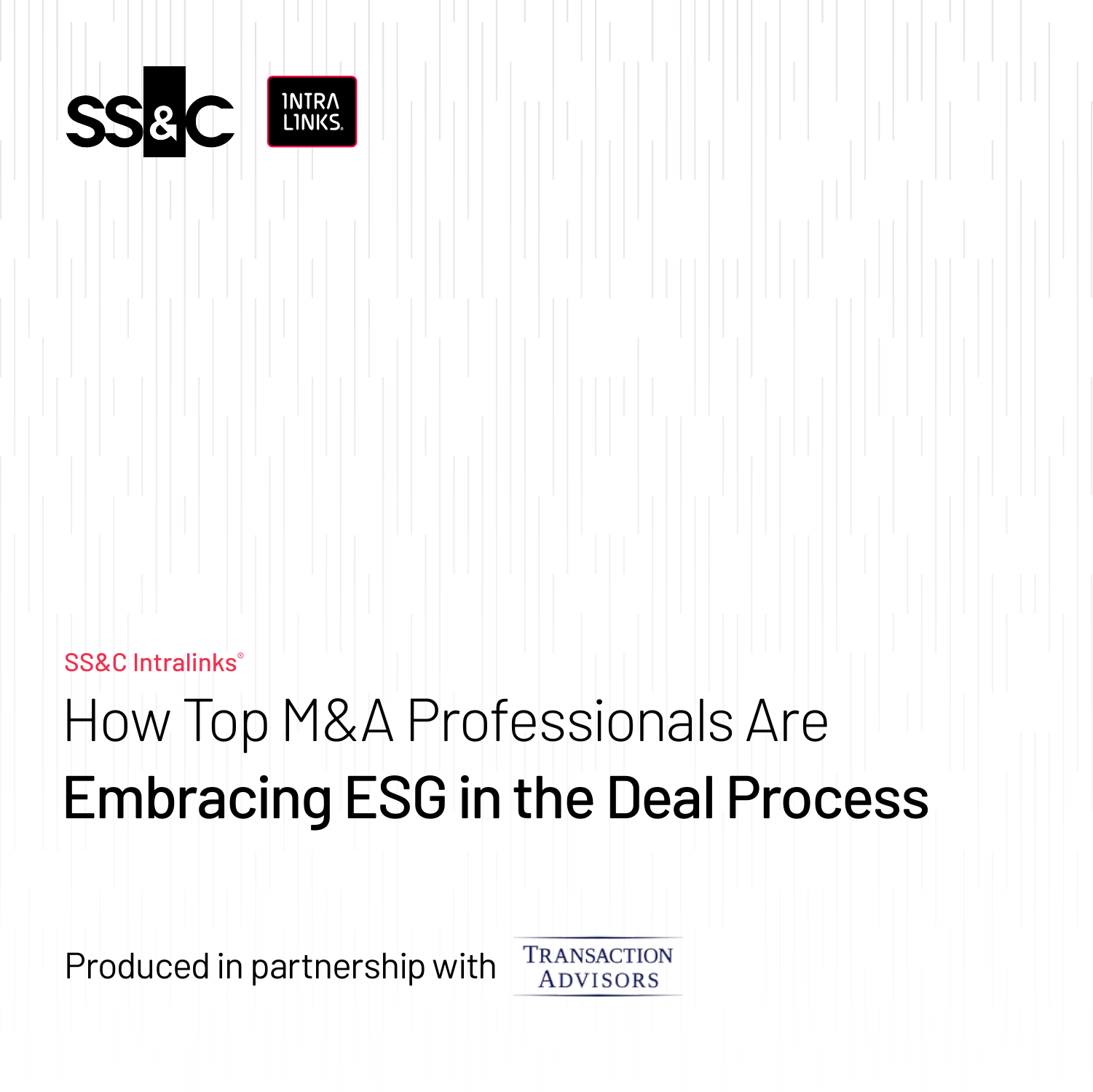# Introduction

For the mergers and acquisitions (M&A) community, the goal of creating enduring and sustainable value has always been about finding the right balance between risk and return.

Now it is getting more complex. The transformational move to embrace environmental, social and corporate governance (ESG) is having a dramatic impact on how M&A is conducted.

Drawing on insights and knowledge from a diverse group of M&A professionals and thought leaders, this white paper seeks to improve the literacy of the deal community and advance the M&A practice as ESG practices take hold.

This report is based on interviews with: **Ray Cameron**, head of investment stewardship, BlackRock; **Paul Davies**, partner, co-chair of ESG task force, Latham & Watkins; **Dr. Zhenyi Huang**, M&A Research Centre, at The Business School (formerly Cass), City, University of London; **Kamran Khan**, managing director, head of ESG for Asia Pacific, Deutsche Bank; **Sonalee Parekh**, senior vice president of corporate development and investor relations, Hewlett Packard Enterprise and **Pat Tucker**, managing director, Abernathy MacGregor. Our sincere thanks for their collective insights.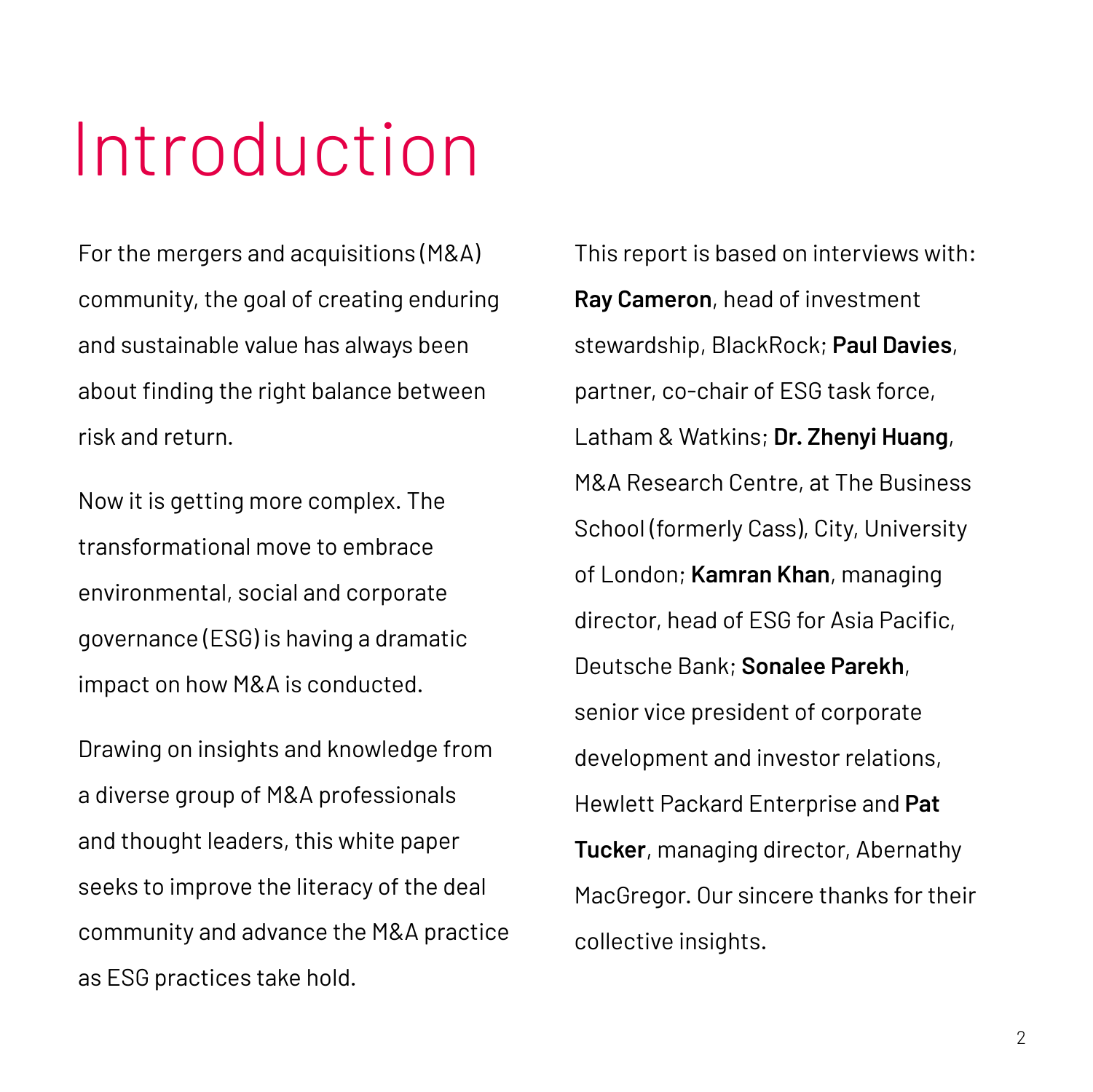### Where is the money flowing?

Let's start with the world's largest asset manager, BlackRock. With USD 8.7 trillion in assets under management at the start of 2021, BlackRock's voice during proxy season is massive, having had a role in over 16,000 meetings last year. The firm voted on more than 150,000 ballot items and had more than 3,000 "engagements," meaning specific conversations with management teams and their boards on their business practices and role as fiduciaries. This activity is associated with more than 60 percent of the assets under management on the equity side of BlackRock.

Leading BlackRock's voice on ESG in the Americas is Ray Cameron, head of investment stewardship. BlackRock has mandated that all investment teams incorporate an ESG lens into their process and Cameron's 50-person team is leading the charge.

At BlackRock, it's now standard practice to price climate risk into the value of securities. This approach was outlined in a recent investor letter from BlackRock's CEO Larry Fink, which arguably changed the conversation on ESG by drawing attention to the fundamental reallocation of capital to sustainability-focused investments.

From January through November 2020, sustainability-focused mutual funds and ETFs attracted USD 288 billion globally, a 96 percent increase over the whole of 2019.

Over time, capital allocation will shift at an accelerating pace, to lower risk and higher return investments, according to Fink. In the past year, Cameron points out that 81 percent of BlackRock's ESG-focused funds outperformed their parent benchmarks.

### Boards are starting to understand the lift from good stewardship

"Our most senior leaders view long-term sustainability as a duty of care," says Sonalee Parekh, senior vice president of corporate development and investor relations at Hewlett Packard Enterprise. "It's simply an imperative for the deals we pursue. We have to do this for our shareholders because they expect it, but it will also yield a positive IRR," she says. ESG, like M&A,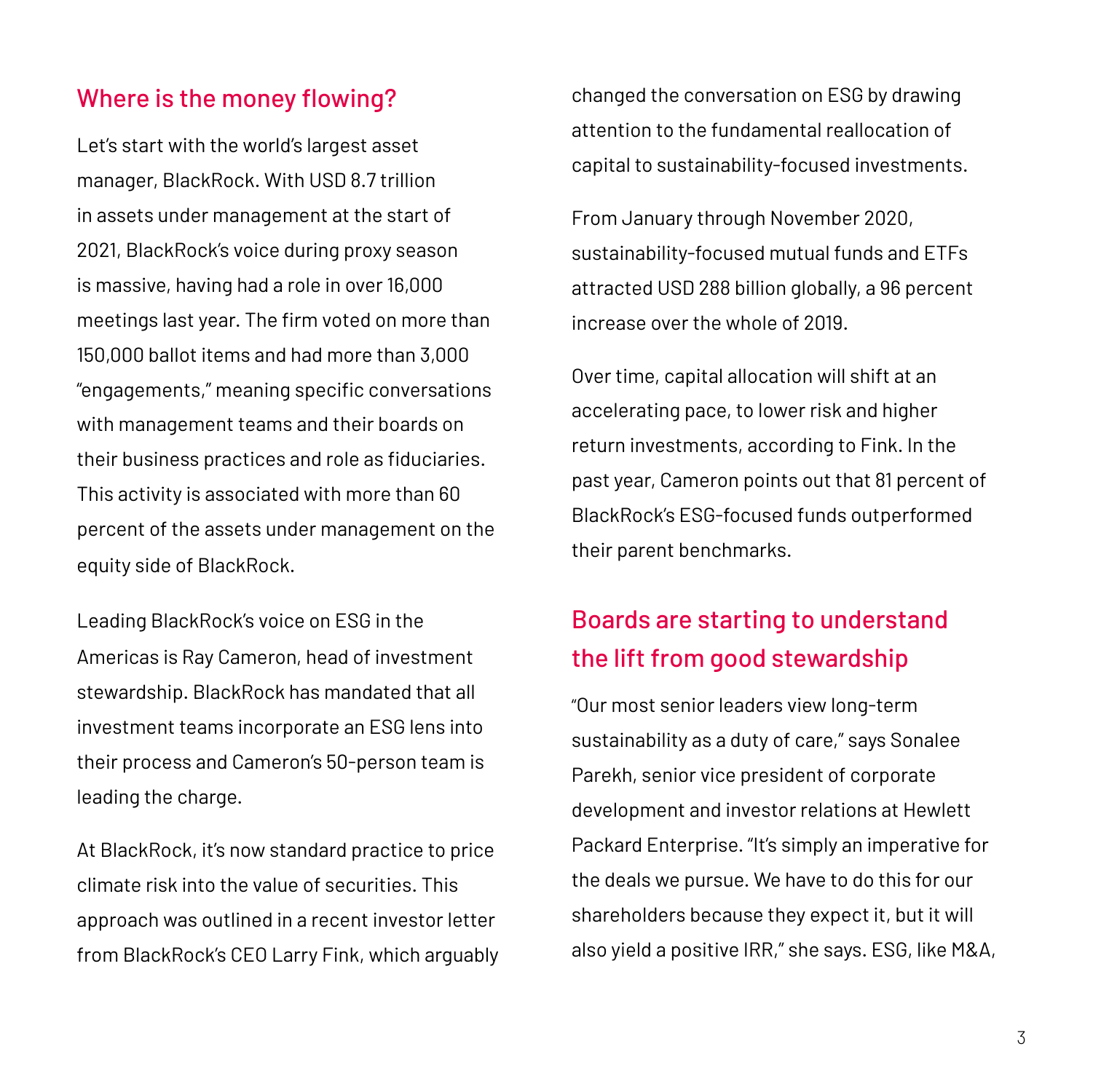is an investment proposition that should be measured over the long term.

But not all boards are comfortable with the nearterm trade-offs that may be required. In some cases, there may be an "awakening" underway, Cameron explains.

"We may need younger and more diverse boards. We certainly need more accountability," he offers.

Although turnover in directors has not been as robust as BlackRock would like, the key question is whether the board is "fit for purpose." The investment community will require that, Cameron says, because it leads to better returns.

In a study of its portfolio companies, leading private equity firm Carlyle found that firms with two or more diverse board members recorded annual earnings growth 12 percent higher than those with fewer diverse directors.



### S&P 500 companies mentioning ESG on earnings calls

Through March 5, 2021, categorized by quarter of earnings not date of call Source: [FactSet](https://insight.factset.com/more-than-one-in-four-sp-500-companies-cited-esg-on-earnings-calls-for-q4)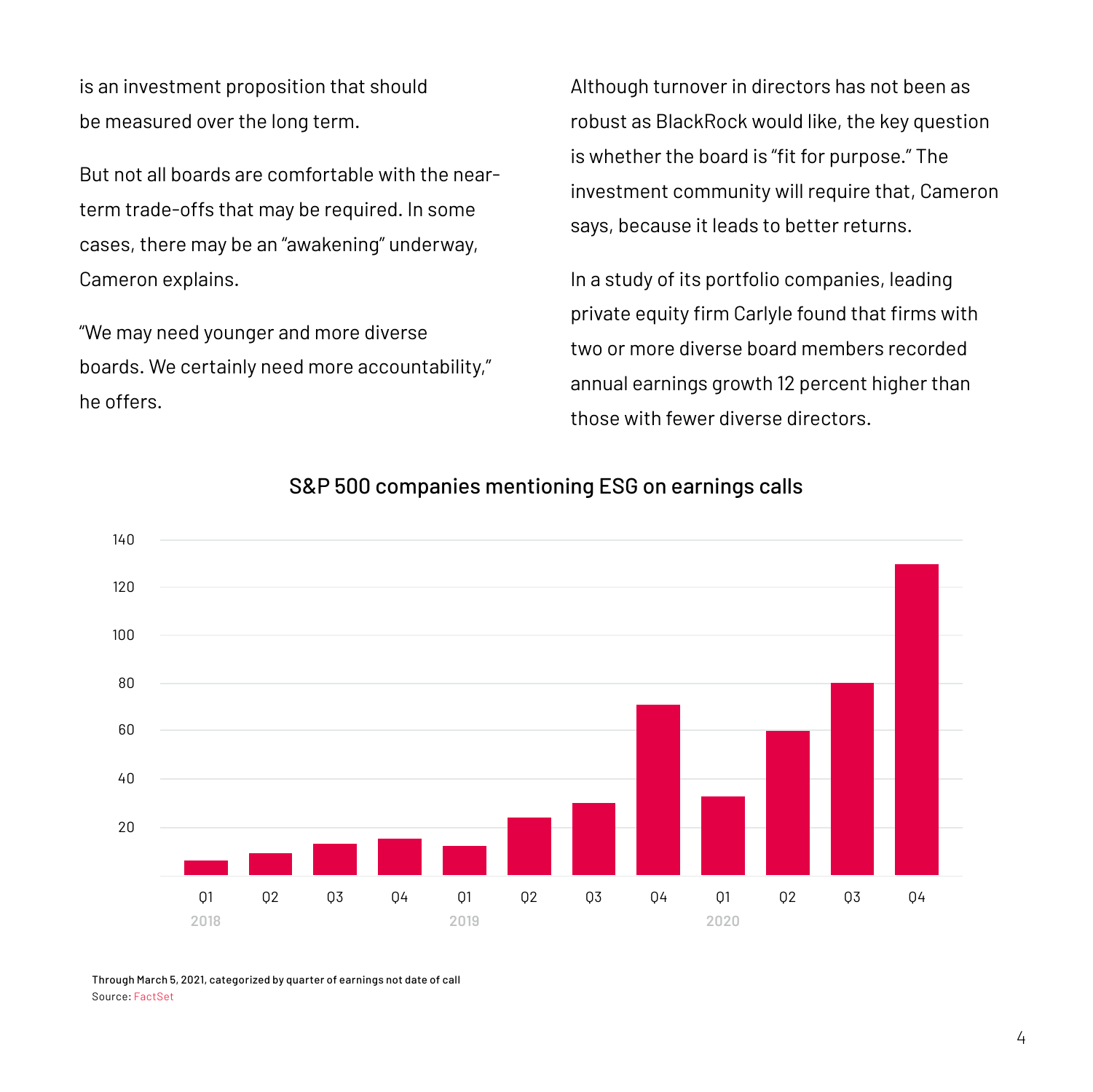### ESG infiltrates M&A and accelerates

Investors and corporate directors are also challenging their M&A teams to consider targets that advance the organization's pursuit of sustainability.

Paul Davies, partner and co-chair of the ESG Task Force at Latham & Watkins says, "The direction of travel is clear: ESG issues are taking a more prominent place in the boardroom as a rule, including in the context of acquisitions. The ESG literacy at various levels of companies has undoubtedly increased."

### The influence of millennials

The next generation wants to work for companies, buy from companies, and invest in companies that embrace ESG. This is not a "fad." This is where the economic demand is going and M&A needs to align with this reality, BlackRock's Cameron explains.

At Hewlett Packard Enterprise, the recent acquisition of Cray has been a point of ESG pride, as the company's supercomputers are helping healthcare providers with pharmaceutical

research and scientists study the recent wildfires with massive simulations of climate change.

### Building ESG into the M&A playbook

The pressure from institutional investors is significant and well known, but there are also pressures dealmakers need to consider.

To truly understand the ESG characteristics of a transaction, Deutsche Bank's Kamran Khan, managing director, head of ESG for Asia Pacific, generally looks at a deal's impact on profit and positioning within the supply chain, an area where he thinks more scientific analysis is needed.

*"The direction of travel is clear: ESG issues are taking a more prominent place in the boardroom as a rule, including in the context of acquisitions."*

**— Paul Davies** Partner, co-chair of ESG task force, Latham & Watkins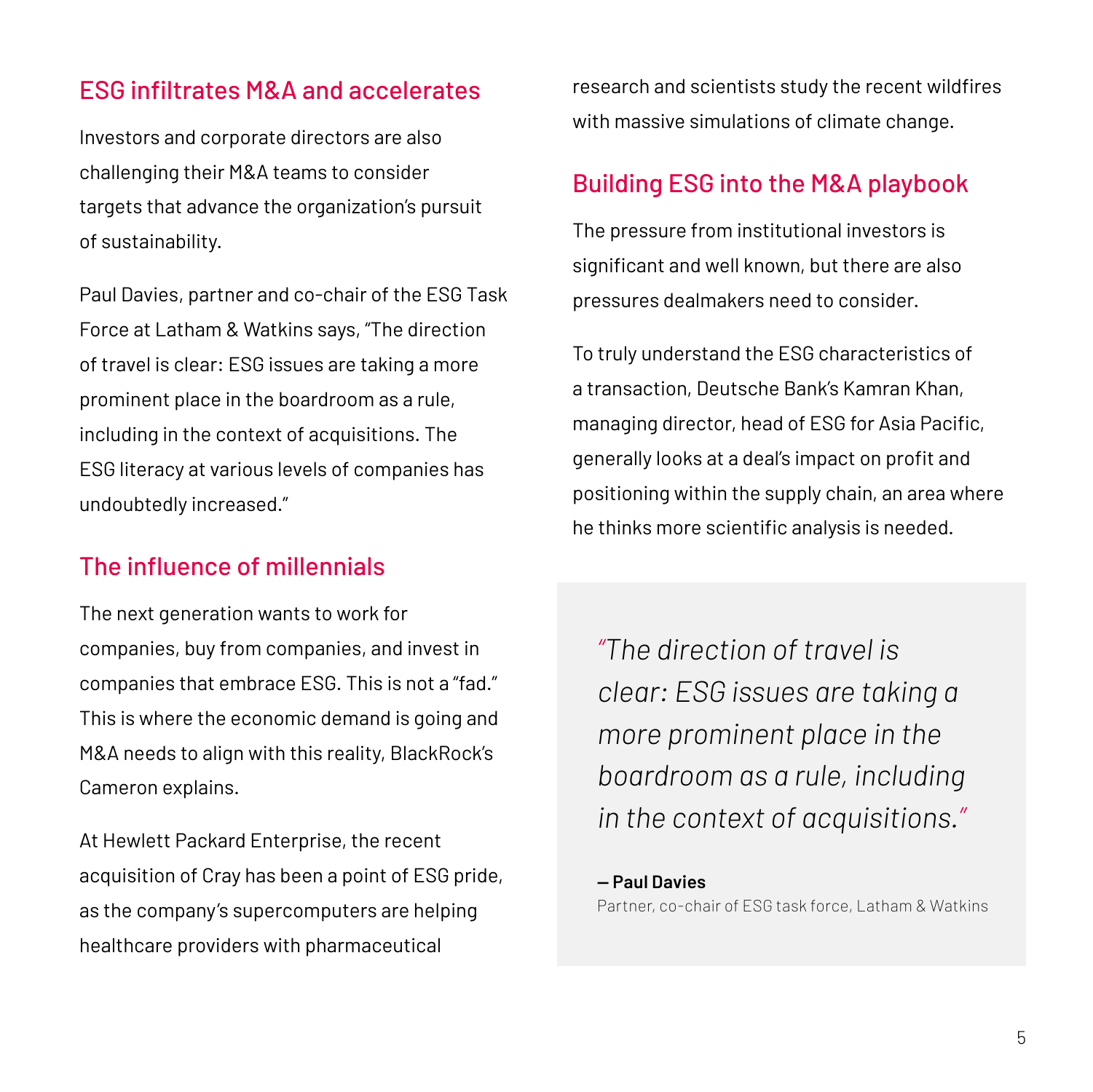### ESG screening

Better technology and data are enabling dealmakers to narrow their M&A targeting lens to sustainability-focused companies.

In terms of modeling ESG risks and opportunities, Davies says, "We are finding deal teams increasingly using financial metrics to assign values to ESG factors. For example, teams will apply implied prices on (1) greenhouse gas emissions (2) increased insurance costs from operations in climate-sensitive areas (3) enhanced demand for goods with positive environmental or social characteristics; and (4) the value of enhanced employee retention and productivity."

A growing market of providers of ESG data services, facilitated by technological innovations such as AI and machine learning, presents a host of benefits that go beyond ethical or reputational concerns. Analyzing ESG data and information through the M&A process allows for better comparability across companies, improved identification of opportunities and increased transparency between the companies and other stakeholders, Davies explains.

In Khan's view, we are entering an era where companies will not want to do business with a firm that does not have high ESG standards. He expects we will start to see more 'stranded assets' that can't be sold because of their negative ESG standing. "Some companies will be left behind, in a cycle of declining valuation with strained capital availability," he explains.

### Picking the right targets

Hewlett Packard Enterprise's Parekh considers ESG in a tailored fashion as she is looking at targets, depending on the type of deal that's being pursued.

If the transaction is transformative (merger of equals, a consolidation play, etc.), the initial screening would include critical ESG calculations at the earliest stages and mitigation of any concerns would be considered. For smaller transactions, including acqui-hire deals, ESG may be a less critical element that can be solved after the deal is done.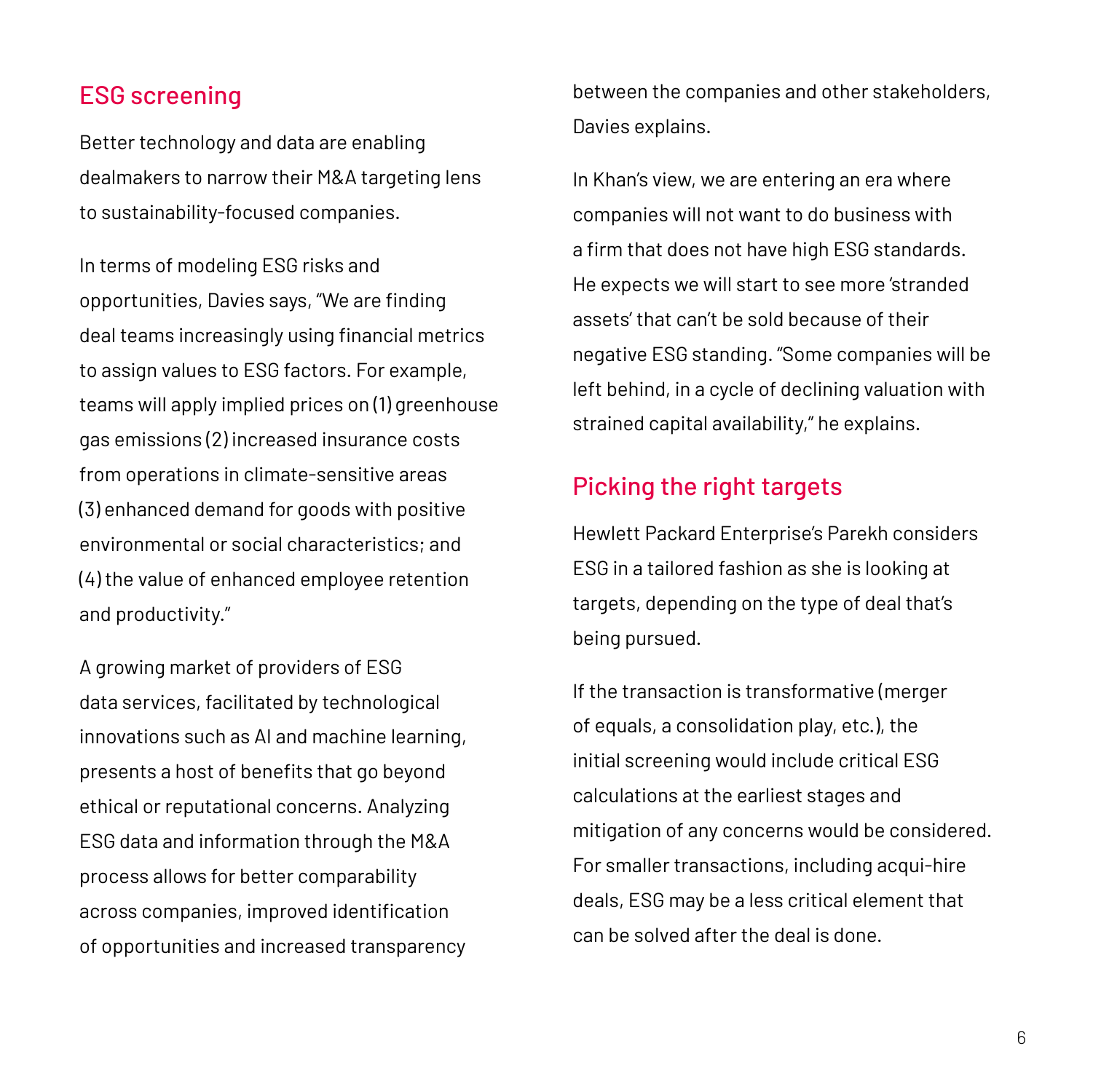Dr. Zhenyi Huang, from the M&A Research Centre, at The Business School (formerly Cass), City, University of London, finds acquirors are now typically screening targets based on ESG filters and looking for deals where the buyer can improve their ESG profile through the acquisition.

Dr. Huang also points to research that showed deal pursuits for companies with high levels of corporate social responsibility can be attractive because they tend to take less time to complete and are less likely to fail.<sup>1</sup> The research pointed to Krupp-Hoesch, a German steel producer that ran into regional political pressure when it attempted to take over Thyssen, among other transactions.

### ESG diligence gets creative

Diligence on the integrity of the target's management team is standard practice, but often the in-house M&A team lacks the breadth of expertise that is required to properly study the full range of additional ESG considerations, Parekh observes.

Unlike a quality of earnings study or other traditional due diligence activity that easily flows into the data room and the deal model, dealmakers will need to improve their ability to identify risk factors and apply those to the valuation and synergy calculations.

### It's an adjustment

Looking at environmental concerns, dealmakers will be increasingly challenged to assess post-close risks associated with potential litigation, damages and remediation as well as reputational concerns. This may extend to long-term operational burdens that could flow through to lost capacity that hits the top line.

But again, there may be benefits from the additional analysis. An ESG view may help an M&A team streamline the supply chain or move to resource-light production methods, which could lower regulatory burdens.

For the M&A community, it is often difficult to understand the science behind environmental

<sup>[1]</sup> Xin Deng (Nanyang Technological University), Jun-Koo Kang (Nanyang Technological University) and Buen Sin Low (Nanyang Technological University), *Journal of Financial Economics* (2013), Vol. 110, p. 87-109.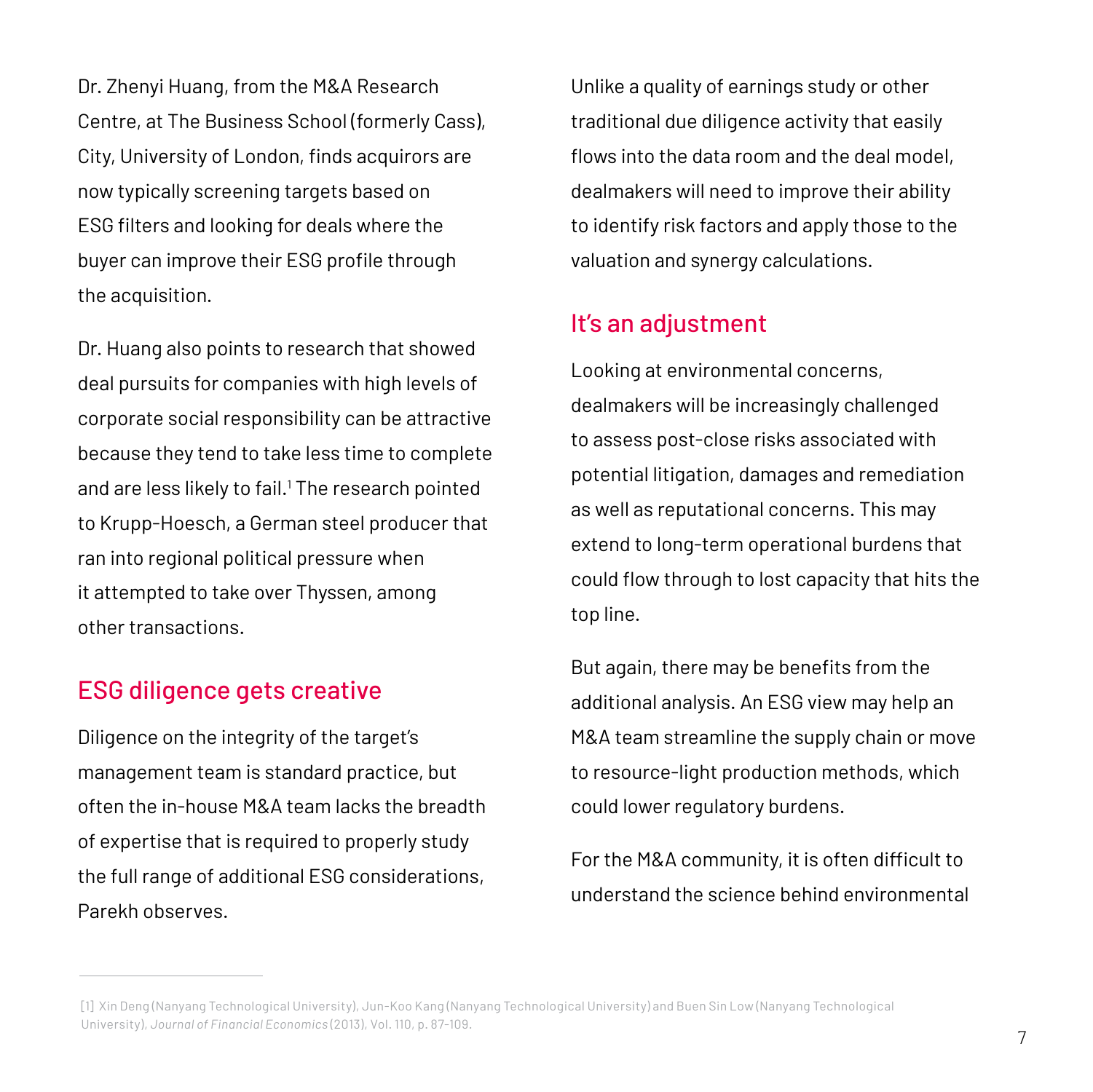risks during diligence. At Deutsche Bank, Khan's first external hire after assuming his current role was a Ph.D. economist with expertise in measuring, monitoring and reporting the impact of ESG in a deal.

Khan explains that "ESG due diligence can identify key technical issues (e.g., unflattering baseline of CO2 emissions); healthrelated effects of a product; operational mistakes made by the target which will have lasting effects (e.g., worker safety record; questionable pricing practices; facilities built on inappropriately acquired land, etc.). This information can not only affect company valuation but also the structure of the deal, i.e., the need to legally distance the parent acquirer from the target in the post-transaction legal/ accounting structure."

### It's all about the people

Cultural "fit" has always been an important consideration for M&A professionals. Today, the focus on social issues and environmental track record has made assessing culture all the more critical.

Latham & Watkins now see due diligence covering a variety of social issues, such as human rights, diversity, equity and inclusion, human capital management and whistleblowing measures.

### *"A disconnect on ESG could be lethal for your deal."*

#### **— Kamran Khan**

Managing director, head of ESG for Asia Pacific, Deutsche Bank

Examining harassment claims and workplace complaints is one way to identify certain social risks. Deal teams may also examine a company's approach to global supply chains and its alertness to modern slavery/human rights risks.

Do target companies incorporate these issues into their procurement process, and do companies then undertake the necessary steps to check their suppliers? M&A professionals will need to ask these questions.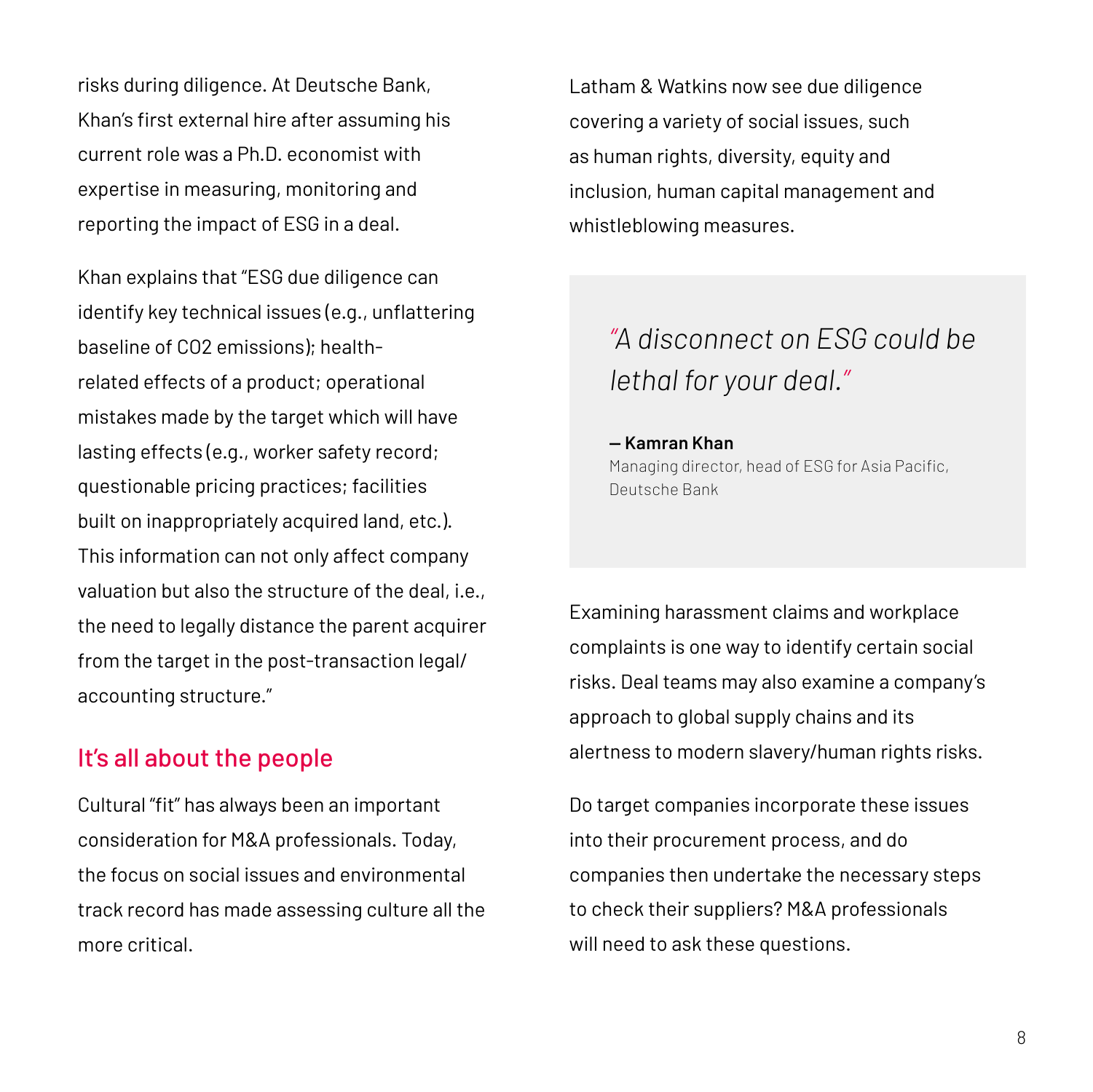Latham's Davies also pointed to the evaluation of third-party signals, such as social media postings and news stories that indicate how a company is perceived by its customers, employees and other key stakeholders.

"Critically, we assess whether what the company reports about its values and mission lines up with what the company is actually doing," he says. Using third-party solutions, especially those supported by advanced technologies, allows M&A teams to interrogate the ESG data sets and consider how the company is keeping pace with transition risks, Davies suggests.

The key to employing an ESG data service is to use a technology platform that can screen and analyze a large volume of information, helping to focus the deal team's reviews. Combining third-party data with sensitive target information is another critical step that needs to be managed on a secure platform.

### Protections beyond diligence

Deutsche Bank's Khan expects to see increasing use of contingent consideration structures that include requirements to improve performance around ESG characteristics. This is "not a minor shift, as a disconnect on ESG could be lethal for your deal," he offers.

The use of transactional insurance was raised as an additional method for protecting acquirors from various ESG risks that could damage the business after closing.

The sophistication of risk pricing in this area is increasing as the market for third-party allocations becomes more active, explained Dr. Huang, who recently authored the [research](https://www.city.ac.uk/news/2019/august/successful-m-and-a-deals-contribute-to-firms-environmental-performance)  [study,](https://www.city.ac.uk/news/2019/august/successful-m-and-a-deals-contribute-to-firms-environmental-performance) *Green Business: The Environmental Impact of M&A*. Although AIG and other transactional insurance underwriters may take the hit in the short term if management fails to provide proper controls, the public relations hit may be even more impactful on the buyer over the long term, Khan notes.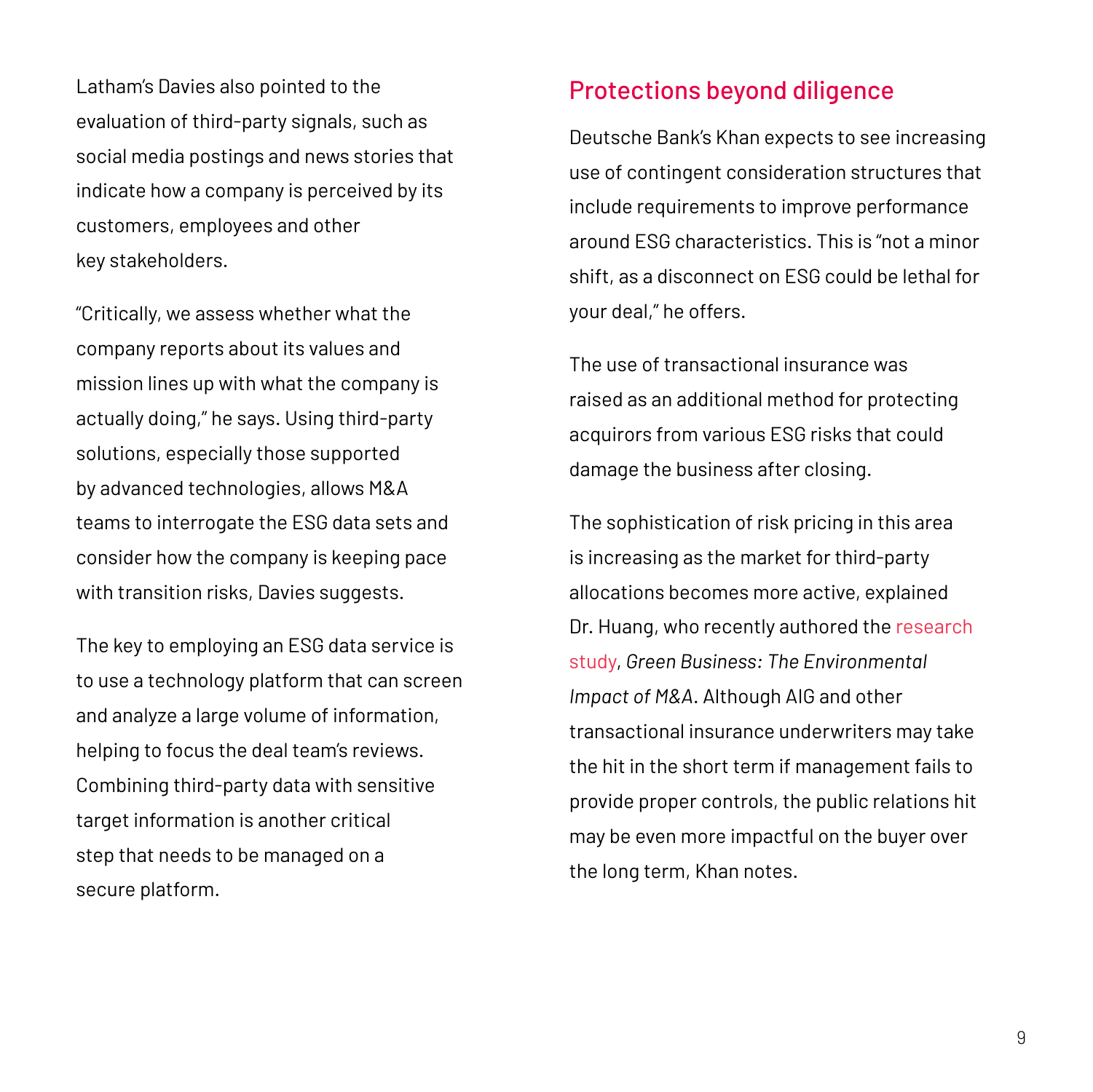### Is there any financial gain in the near term?

The question of the "ESG trade-off" is of particular interest to Dr. Huang. She points to research on the cost of capital, which tends to be higher for companies that are viewed as "bad actors" on the ESG front. This flows through into both higher debt pricing and more restrictive covenants. On the other hand, firms with superior levels of corporate social responsibility tend to benefit from a lower cost of bank loans<sup>2</sup>.

### Better credit terms

The Carlyle Group recently announced a USD 4.1 billion credit facility for its portfolio companies that ties the price of debt to the diversity of a company's board. The facility, which the firm says is the largest of its kind in the U.S., is part of an "integrated approach to building better businesses," according to the firm's CEO Kewsong Lee. The three-year credit facility will tie the price of the debt it offers to interim targets on diversity. Carlyle has

arranged more than USD 6 billion in ESG-linked financing, which saved the firm more than USD 15 million, according to the *New York Times*.

### So it's all about the money?

Although ESG is in the popular consciousness, there may be a disconnect between the investment landscape and management on how to measure the qualitative and quantitative benefits.

BlackRock is looking to lead on the acceptance of common terminology and standards including the Task Force on Climate-Related Financial Disclosures (TCFD) and the Sustainability Accounting Standards Board (SASB), which are increasingly the accepted framework. But confusion on disclosures and measurement standards should not prevent dealmakers from stating their aims for a transaction.

### The deal announcement gain

The perception of a "good quality firm" provides a level of assurance to the market, which can include more favorable gains when deals are

<sup>[2]</sup> Goss, A., Roberts, G.S., 2011. "The Impact of Corporate Social Responsibility on the Cost of Bank Loans." *Journal of Banking & Finance*.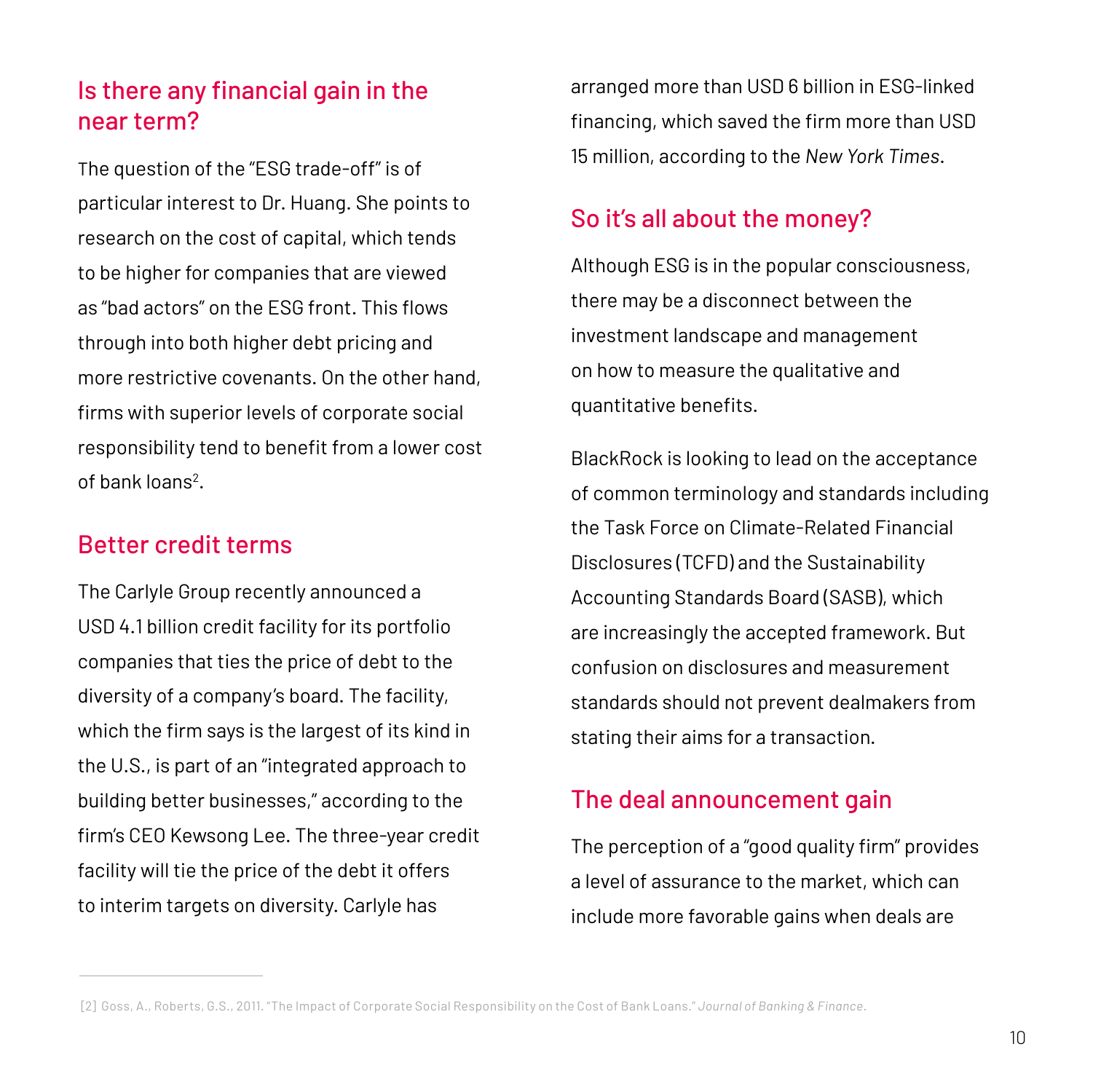announced, according to research in the *Journal of Financial Economics*<sup>3</sup> .

"Your sources of capital do care about this, and therefore you should too," says Pat Tucker, managing director at strategic communication firm Abernathy MacGregor, where he heads the M&A and Activism practice.

### Securing the sustainability premium

It can also be good for recruiting. The next generation will expect a culture with ESG commitments, Parekh says. "Plus, I feel very strongly about it, because I have children and we need to leave the planet a better place for them."

It is clear ESG is here to stay. For dealmakers, the M&A process will need to incorporate more data and a more sophisticated review. Technology will play an increasingly important role in the analysis of ESG data, from reviewing sensitive personal information in a secure environment during diligence to the application of AI to analyze troves of data.

Given the speed in which deals are now being pursued and the pressure to secure strategic acquisitions, the addition of ESGrelated analysis will need to be tackled smartly. The adoption of digital platforms for deal management will be a critical factor for the successful embrace of ESG as M&A professionals direct their attention to the key value drivers and risk factors associated with the deal.

> *The adoption of digital platforms for deal management will be a critical factor for the successful embrace of ESG.*

Amid the vast embrace of ESG principles in the capital markets and throughout the economy, dealmakers will find they are now faced with a charter that requires best practices.

<sup>[3] &</sup>quot;Corporate Goodness and Shareholder Wealth." Philipp Krüger (Université de Genève), *Journal of Financial Economics* (2015), Vol. 115, p. 304-329.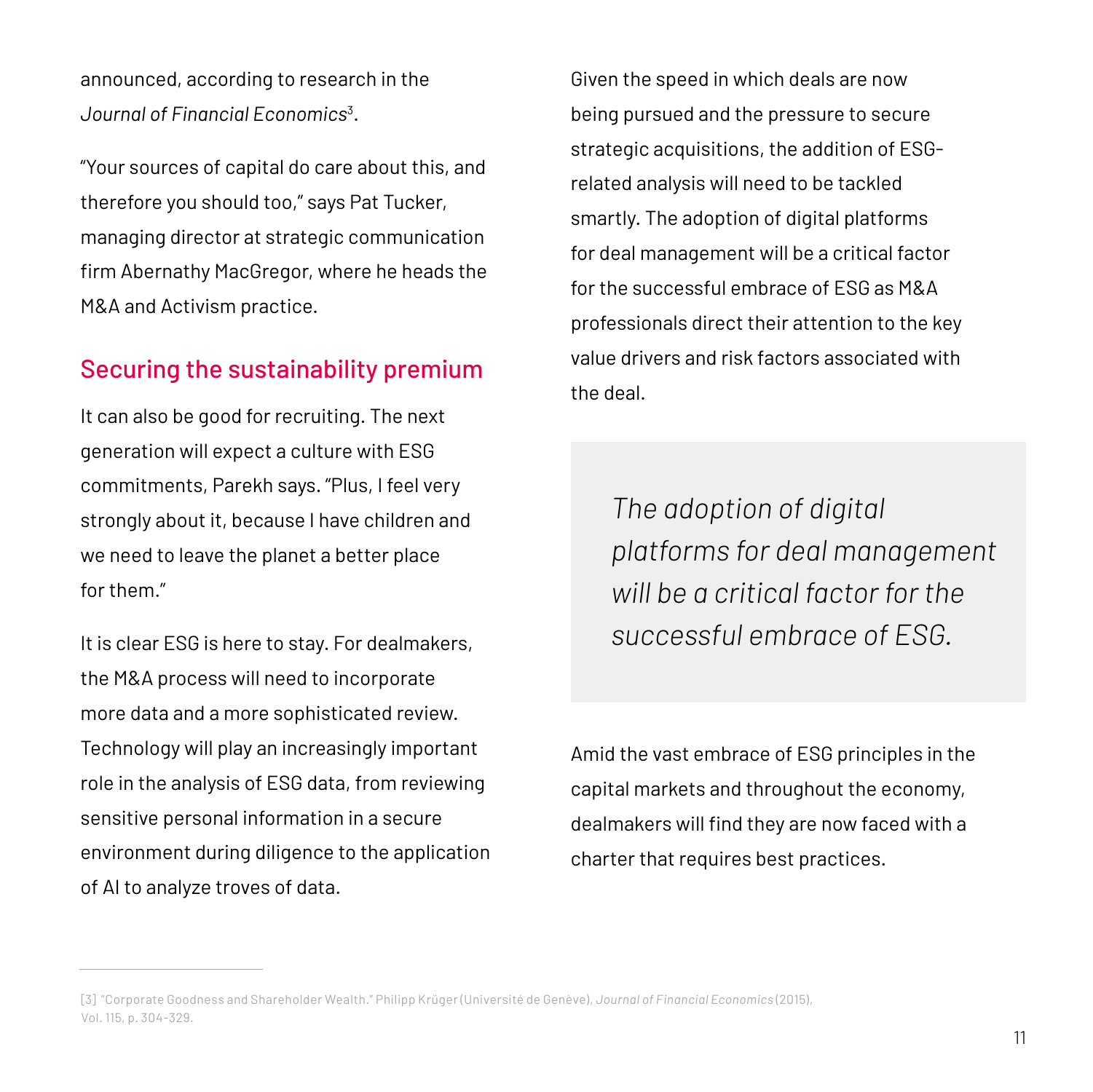The critics that view ESG with a cynical lens are finding waning support, as the economics are often the more powerful force.

For the M&A community, it's clear these are not issues that can be left to be considered after the deal is closed.

*Given the speed in which deals are now being pursued and the pressure to secure strategic acquisitions, the addition of ESG related analysis will need to be tackled smartly.*

#### **About SS&C Intralinks**

SS&C Intralinks is a leading financial technology provider for the global banking, dealmaking and capitalmarkets communities. As pioneers of the virtual data room, our technology enables and secures the flow of information, empowering our customers to work more productively and with complete confidence. Intralinks facilitates strategic initiatives such as mergers and acquisitions, capital raising and investor reporting. Our solutions enhance these activities by streamlining operations, reducing risk, improving client experiences and increasing visibility.

**For more information, visit:** intralinks.com.

### **About Transaction Advisors**

The Transaction Advisors Institute provides a suite of programs and current information on M&A strategy, deal structuring, and integration best practices. Some of the most sophisticated and active in-house M&A professionals look to the Institute for practical insights and independent perspective to improve their deal process and performance. The Transaction Advisors Institute serves senior corporate executives, private equity investors, and board members from more than 35 countries.

**For more information, visit:** transactionadvisors.com.